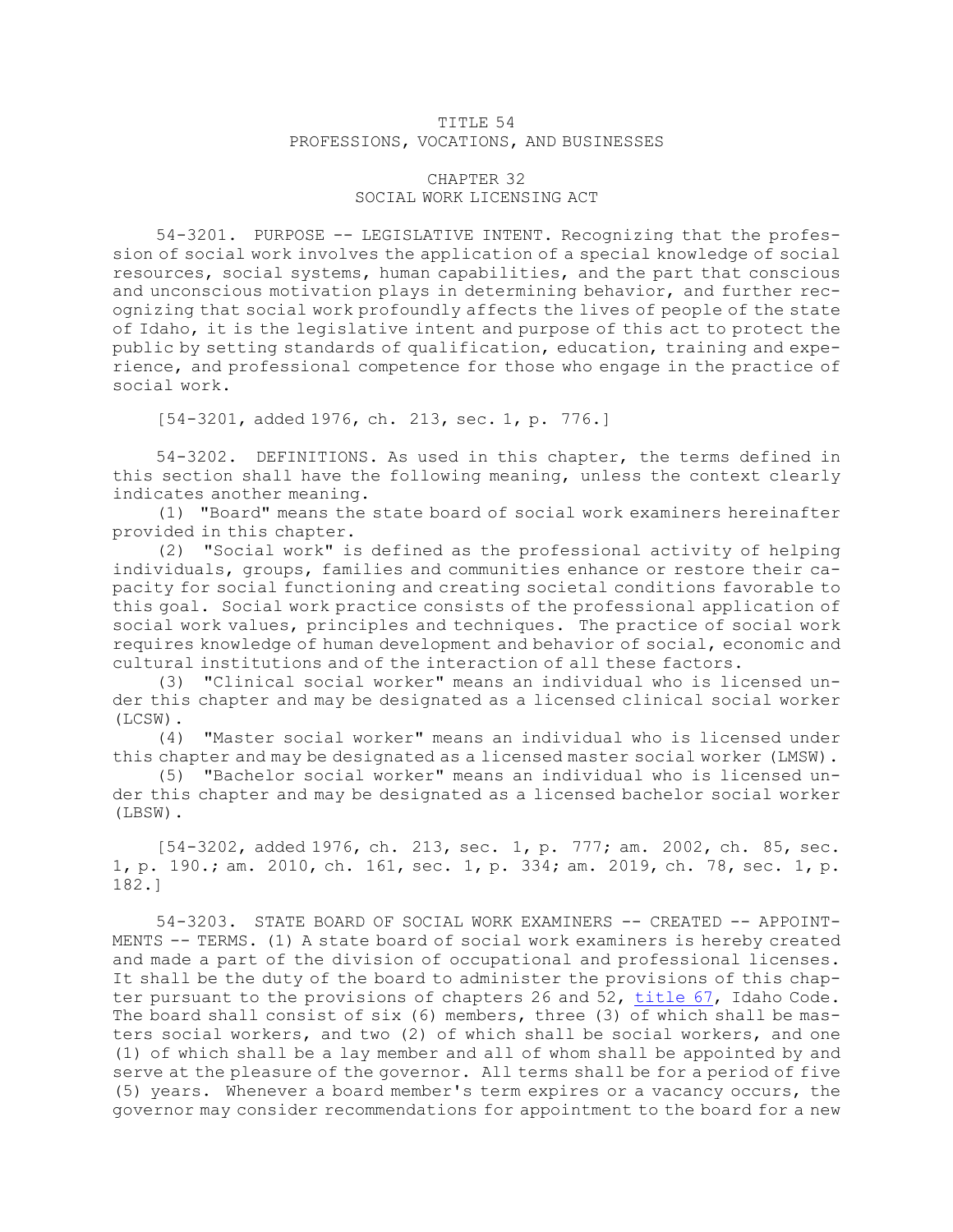term or for an unexpired term from any Idaho organization and from any individual residing in this state.

(2) Each social work member of the board shall:

(a) Be <sup>a</sup> resident of this state;

(b) Be currently licensed and in good standing to engage in the practice of social work in this state;

(c) At the time of appointment, have been actively engaged in the practice of social work for at least one (1) out of the last five (5) years; and

(d) Have at least three (3) years of experience in the practice of social work.

(3) Each fiscal year, the chairmanship will rotate to the person who is in the fourth year of their five (5) year term. The chairman shall preside at all meetings of the board. If this person is unable to serve, an election by <sup>a</sup> majority vote of the board shall determine the person who will serve as chair for that fiscal year. In the event the chairman is not present at any board meeting, the board may by majority vote of the members present appoint <sup>a</sup> temporary chairman. <sup>A</sup> majority of the members of the board shall constitute <sup>a</sup> quorum.

(4) Each member of the board shall be compensated as provided by section [59-509](https://legislature.idaho.gov/statutesrules/idstat/Title59/T59CH5/SECT59-509)(b), Idaho Code.

[54-3203, added 1976, ch. 213, sec. 1, p. 777; am. 1980, ch. 247, sec. 76, p. 644; am. 2002, ch. 85, sec. 2, p. 190; am. 2004, ch. 110, sec. 1, p. 384; am. 2016, ch. 340, sec. 36, p. 956; am. 2021, ch. 222, sec. 28, p. 643.]

54-3204. BOARD -- POWERS AND DUTIES. The board shall have the following powers and duties:

(1) To adopt and amend rules to administer and carry out the provisions of this chapter and for the conduct of its affairs, provided that such rules shall be promulgated in accordance with the provisions of chapters 26 and 52, [title](https://legislature.idaho.gov/statutesrules/idstat/Title67/) 67, Idaho Code;

(2) To maintain <sup>a</sup> list of the names and addresses of all persons licensed under this chapter;

(3) At its discretion, to contract with the division of occupational and professional licenses for those services deemed necessary for the proper administration of this chapter;

(4) To prescribe by rule the minimum amount and kind of continuing education to be required of each social worker seeking to renew <sup>a</sup> license in the state of Idaho;

(5) To establish by rule an inactive license status;

(6) To take such action as may be necessary to enforce the provisions of this chapter and to regulate the practice of social work;

(7) To review the practice of <sup>a</sup> social worker licensed pursuant to this chapter who is the subject of <sup>a</sup> complaint regarding <sup>a</sup> potential violation of the provisions of this chapter. This review may include client records, notes of the license holder and other materials related to the practice. The review will remain subject to nondisclosure according to the provisions of [chapter](https://legislature.idaho.gov/statutesrules/idstat/Title74/T74CH1) 1, title 74, Idaho Code, unless the written consent of the client is received by the board;

(8) To establish by rule the standards and requirements for the use of communication technology in the practice of social work, including supervision.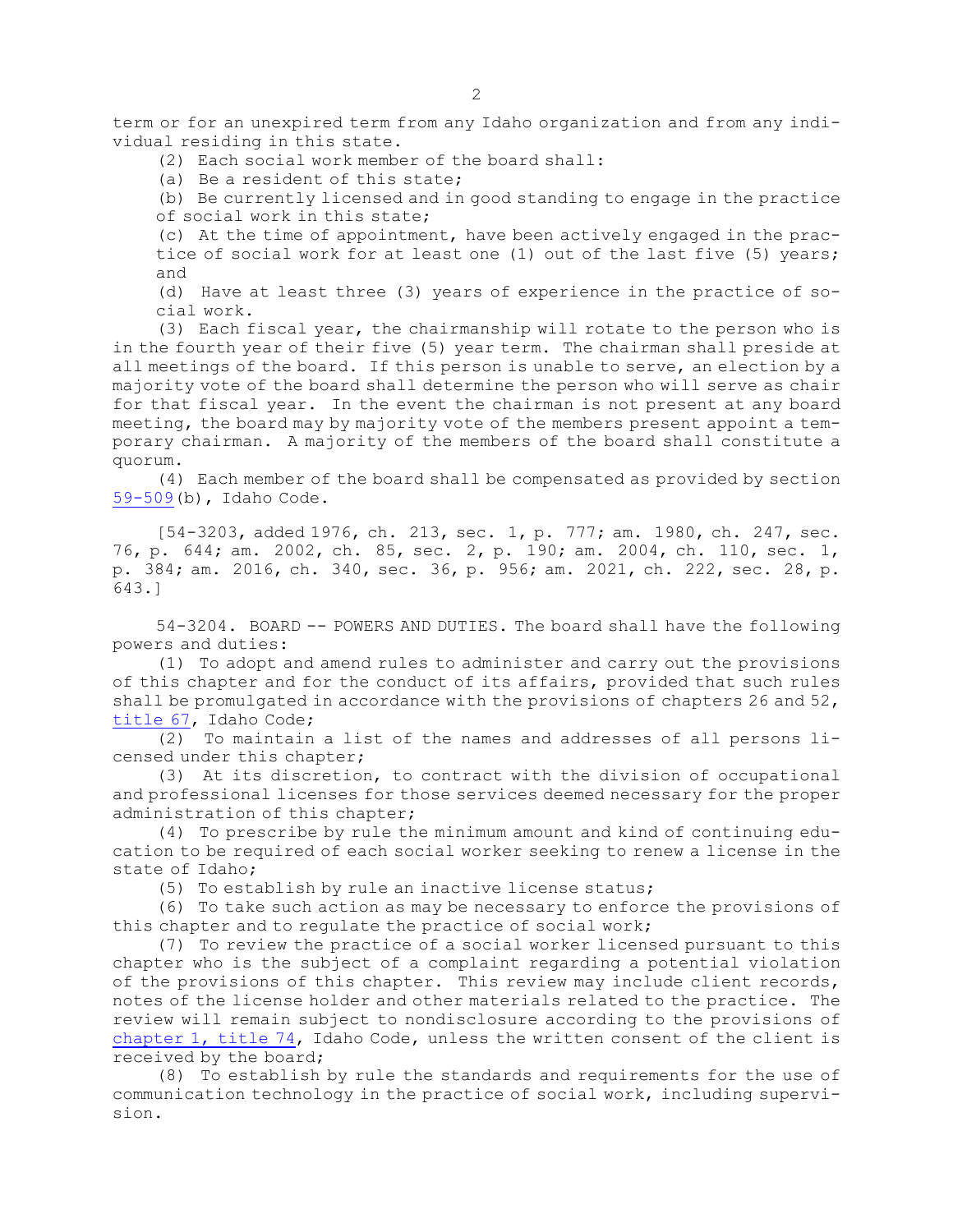[54-3204, added 1976, ch. 213, sec. 1, p. 778; am. 1994, ch. 139, sec. 1, p. 311; am. 2002, ch. 85, sec. 3, p. 191; am. 2008, ch. 15, sec. 1, p. 21; am. 2013, ch. 15, sec. 1, p. 25; am. 2014, ch. 54, sec. 1, p. 132; am. 2015, ch. 141, sec. 148, p. 494; am. 2022, ch. 94, sec. 45, p. 312.]

54-3205. DISPOSITION OF RECEIPTS -- EXPENSES -- REFUND. All fees received under the provisions of this act shall be deposited in the state treasury to the credit of the occupational licenses fund, and all costs and expenses incurred by the board under the provisions of this act shall be <sup>a</sup> charge against and paid from said fund for such purposes, and the funds collected hereunder shall be immediately available for the administration of this act, the provisions of any other law notwithstanding. In no instance will the occupational licenses fund be obligated to pay any claims that in aggregate with claims already paid exceed the income to the occupational licenses fund, which has been derived by the application of this act.

The money paid into the occupational licenses fund is continuously appropriated to the board for expenditure in the manner prescribed herein to defray the expenses of the board and in carrying out and enforcing the provisions of this act.

[54-3205, added 1976, ch. 213, sec. 1, p. 778; am. 2021, ch. 224, sec. 61, p. 682.]

54-3206. LICENSING -- QUALIFICATIONS. The board shall issue licenses to qualified applicants who have passed an examination conducted or approved by the board, have not been convicted, found guilty, or received <sup>a</sup> withheld judgment or <sup>a</sup> suspended sentence in this state or in any other state of <sup>a</sup> crime that is deemed relevant in accordance with section  $67-9411(1)$  $67-9411(1)$ , Idaho Code, and meet one (1) of the following:

(1) For <sup>a</sup> clinical social worker license, possess <sup>a</sup> master's degree or doctorate in social work and two (2) years of postgraduate supervised clinical experience approved by the board;

(2) For <sup>a</sup> master social worker license, possess <sup>a</sup> master's degree or doctorate in social work from <sup>a</sup> college or university approved by the board; or

(3) For <sup>a</sup> bachelor social worker license, possess <sup>a</sup> baccalaureate degree in social work from <sup>a</sup> college or university approved by the board.

[54-3206, added 1976, ch. 213, sec. 1, p. 779; am. 2010, ch. 161, sec. 2, p. 335; am. 2019, ch. 78, sec. 2, p. 182; am. 2022, ch. 246, sec. 29, p. 807.]

54-3207. PRIVATE OR INDEPENDENT PRACTICE OF SOCIAL WORK. (1) The private practice of social work is defined as that independent practice in which an individual is responsible for the contractual conditions of payment with clients, agencies and institutions.

(2) The independent practice of social work is defined as that practice in which an individual who, wholly or in part, practices social work autonomously with total responsibility for such independent practice.

[54-3207, added 1976, ch. 213, sec. 1, p. 779; am. 2002, ch. 85, sec. 4, p. 192.]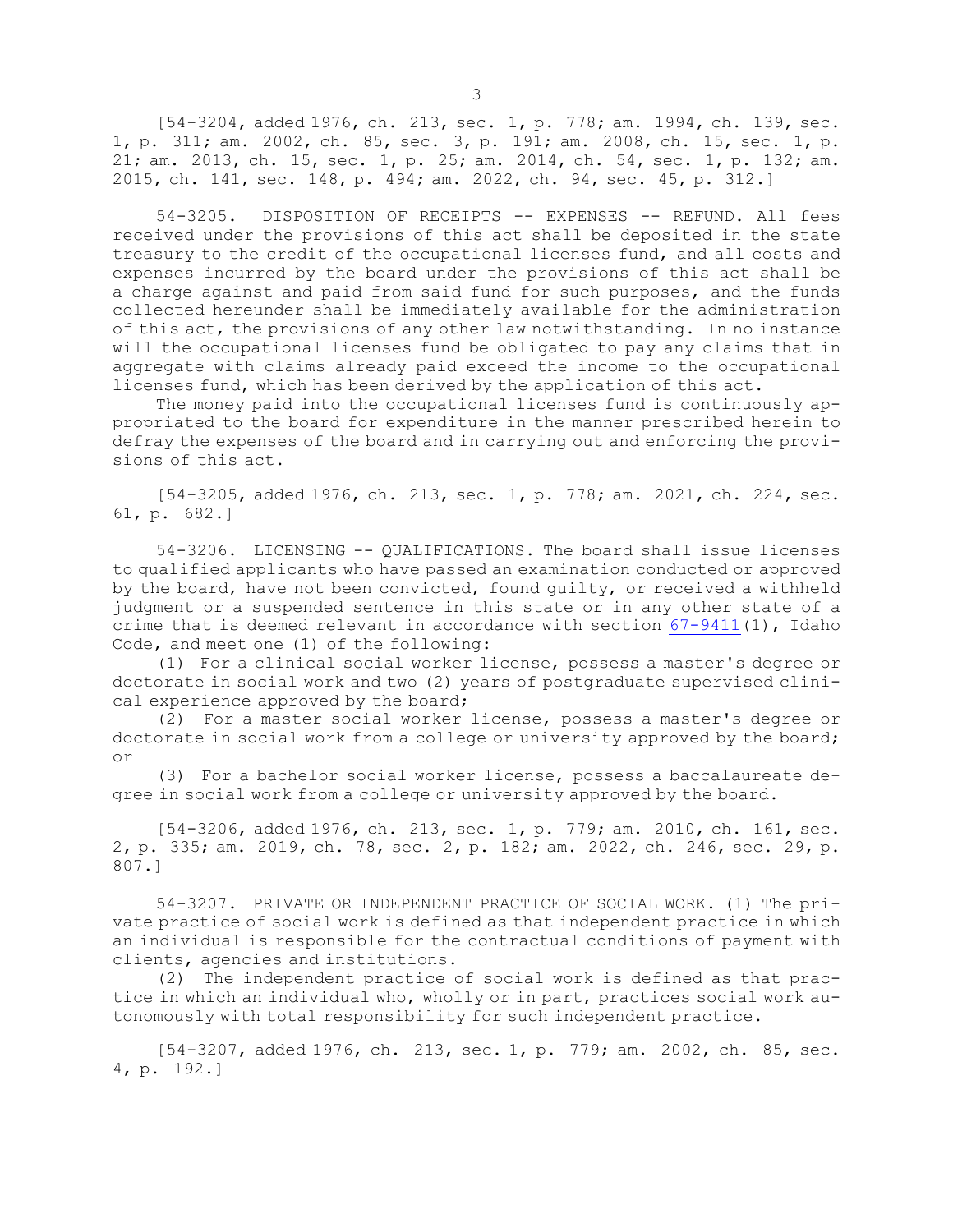54-3208. ENDORSEMENT. An applicant for endorsement shall hold <sup>a</sup> current unrestricted license in another state or territory and shall meet those requirements as provided by board rule.

[54-3208, added 1976, ch. 213, sec. 1, p. 779; am. 2002, ch. 85, sec. 5, p. 192.]

54-3209. FEES -- LICENSING -- DURATION OF LICENSES. Each person submitting an application for licensure to practice social work shall pay an application fee, as determined by the rules of the board, which shall not exceed one hundred fifty dollars (\$150) and which shall include the original license fee. Each person licensed to practice social work shall pay <sup>a</sup> license renewal fee, not to exceed one hundred fifty dollars (\$150) as determined by the rules of the board. All licenses issued under the provisions of this chapter shall be subject to annual renewal and shall expire unless renewed in the manner prescribed by the board regarding applications for renewal, continuing education, and fees. Renewal shall be in accordance with the requirements of section [67-2614](https://legislature.idaho.gov/statutesrules/idstat/Title67/T67CH26/SECT67-2614), Idaho Code.

[54-3209, added 1976, ch. 213, sec. 1, p. 780; am. 1979, ch. 102, sec. 1, p. 246; am. 2001, ch. 78, sec. 1, p. 198; am. 2002, ch. 85, sec. 6, p. 193; am. 2003, ch. 21, sec. 15, p. 88; am. 2004, ch. 116, sec. 1, p. 390; am. 2009, ch. 149, sec. 1, p. 439.]

54-3210. CODE OF PROFESSIONAL CONDUCT. The board shall prepare and adopt <sup>a</sup> code of professional conduct and may revise and amend such code from time to time. Preparation, revision, amendment and distribution of said code of professional conduct shall be pursuant to the provisions of chapters 26 and 52, [title](https://legislature.idaho.gov/statutesrules/idstat/Title67/) 67, Idaho Code.

[54-3210, added 1976, ch. 213, sec. 1, p. 780; am. 2002, ch. 85, sec. 7, p. 193.]

54-3211. REFUSAL TO ISSUE, REFUSAL TO RENEW, SUSPENSION OR REVOCATION OF LICENSE -- UNPROFESSIONAL CONDUCT. The board may refuse to issue, refuse to renew, may suspend, or may revoke any license issued under this chapter, or take other disciplinary action, upon proof, after <sup>a</sup> hearing, that the person has engaged in "unprofessional conduct." The words "unprofessional conduct" as relating to persons licensed under this chapter are defined to include but are not limited to:

(1) Conviction of <sup>a</sup> crime that is deemed relevant in accordance with section [67-9411](https://legislature.idaho.gov/statutesrules/idstat/Title67/T67CH94/SECT67-9411)(1), Idaho Code.

(2) Habitual drunkenness or addiction to habit-forming drugs, either of which impairs the ability to perform his work without danger to himself or the public he serves.

(3) Fraud or deceit in connection with services rendered as <sup>a</sup> bachelor social worker, master social worker or clinical social worker or in establishing qualifications for licensure under this chapter.

(4) Aiding or abetting any person not licensed under this chapter in the practice of social work in the state of Idaho.

(5) Failing to be licensed or continuing to represent himself as licensed after the expiration of his license.

(6) Being found guilty of unprofessional conduct by the rules established by the board.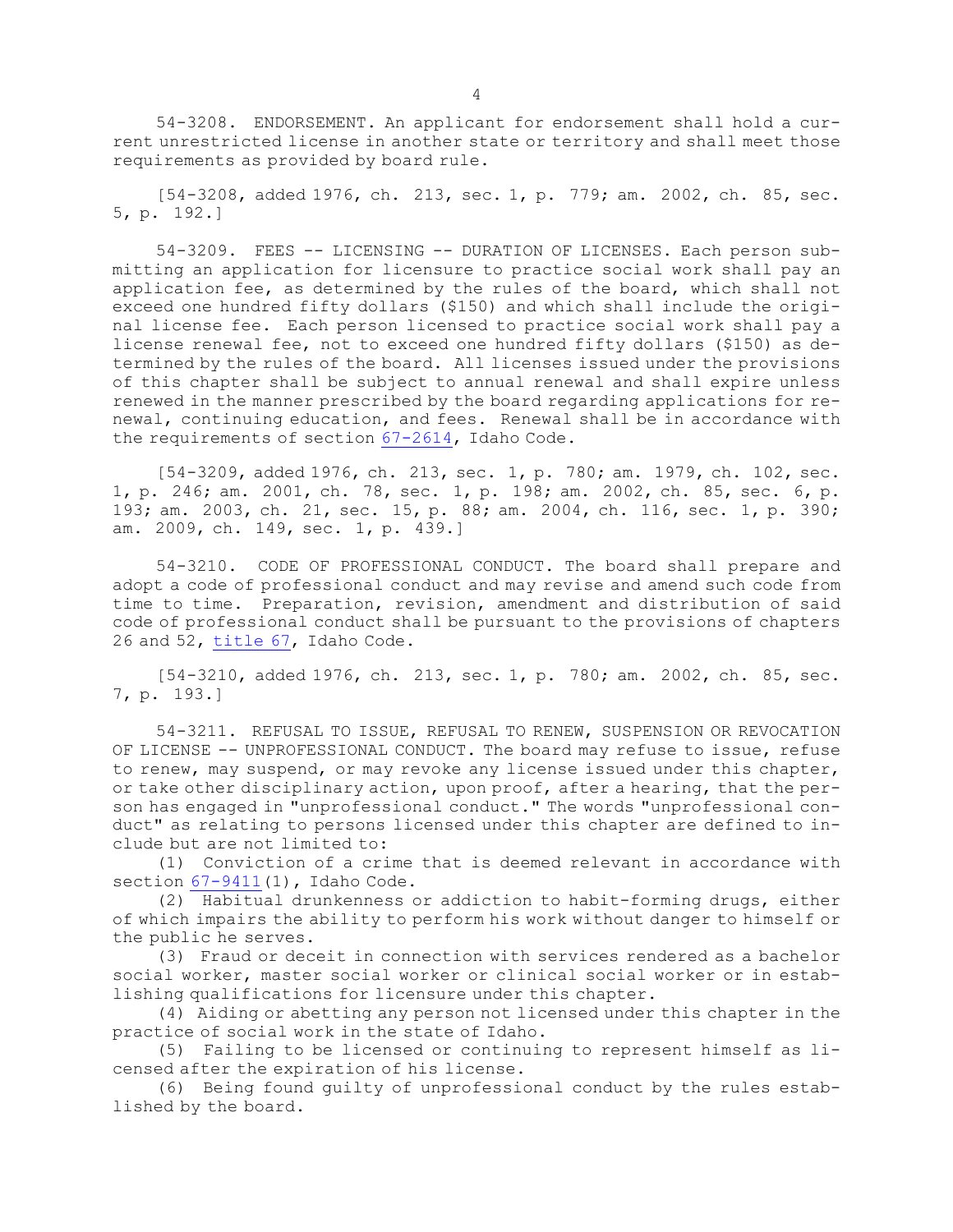(7) Having had <sup>a</sup> license or registration to practice social work revoked, suspended or otherwise disciplined in any state, territory or county.

(8) Failing to comply with <sup>a</sup> board order entered in <sup>a</sup> disciplinary action.

(9) Failing to comply with any of the provisions of this chapter.

[54-3211, added 1976, ch. 213, sec. 1, p. 780; am. 2001, ch. 78, sec. 2, p. 198; am. 2002, ch. 85, sec. 8, p. 193; am. 2013, ch. 15, sec. 2, p. 25; am. 2019, ch. 78, sec. 3, p. 182; am. 2020, ch. 175, sec. 30, p. 537.]

54-3212. REVOCATION OR SUSPENSION OF LICENSES -- HEARINGS -- TAKING TESTIMONY -- APPEAL. (1) The board shall have the power to refuse to issue, refuse to renew, revoke or suspend any license if the same was obtained through error or fraud, or if the holder thereof is shown to be incompetent, or has willfully violated any of the rules prescribed by the board, or as prescribed by this chapter; provided that, before any license shall be revoked or suspended, the holder thereof shall have written notice enumerating the charges against him and <sup>a</sup> hearing by an officer appointed by the board or the division administrator of the division of occupational and professional licenses shall be held after notice has been served on the licensee. The provisions of [chapter](https://legislature.idaho.gov/statutesrules/idstat/Title67/T67CH52) 52, title 67, Idaho Code, shall apply to all cases of revocation or suspension of licenses.

(2) The division administrator of the division of occupational and professional licenses shall have the power to appoint, by an order in writing, any competent person to take testimony, who shall have power to administer oaths, issue subpoenas and compel the attendance of witnesses, and the decision of the board shall be based on examination of the testimony taken and the records produced. Any person whose license has been revoked may, after the expiration of two (2) years from the date of such revocation, but not before, apply for <sup>a</sup> new license.

[54-3212, added 1976, ch. 213, sec. 1, p. 780; am. 2002, ch. 85, sec. 9, p. 194; am. 2022, ch. 94, sec. 46, p. 312.]

54-3213. PRIVILEGED COMMUNICATIONS. No person licensed under the provisions of this chapter shall disclose any information he may have acquired from persons consulting him in his professional capacity that was necessary to enable him to render services in his professional capacity to those persons, except:

(1) With the written consent of that person or, in the case of death or disability, of his own personal representative, other person authorized to sue, or the beneficiary of an insurance policy on his life, health or physical condition;

(2) That <sup>a</sup> person licensed under the provisions of this chapter shall not be required to treat as confidential communication that reveals the contemplation or execution of <sup>a</sup> crime or harmful act;

(3) When the person is <sup>a</sup> minor under the laws of this state, and the information acquired by the licensee indicates that the minor was the victim or subject of <sup>a</sup> crime, the licensee may testify fully in relation thereto upon any examination, trial, or other proceeding in which the commission of such <sup>a</sup> crime is the subject of the inquiry;

(4) When the person waives the privilege by bringing charges against the licensee;